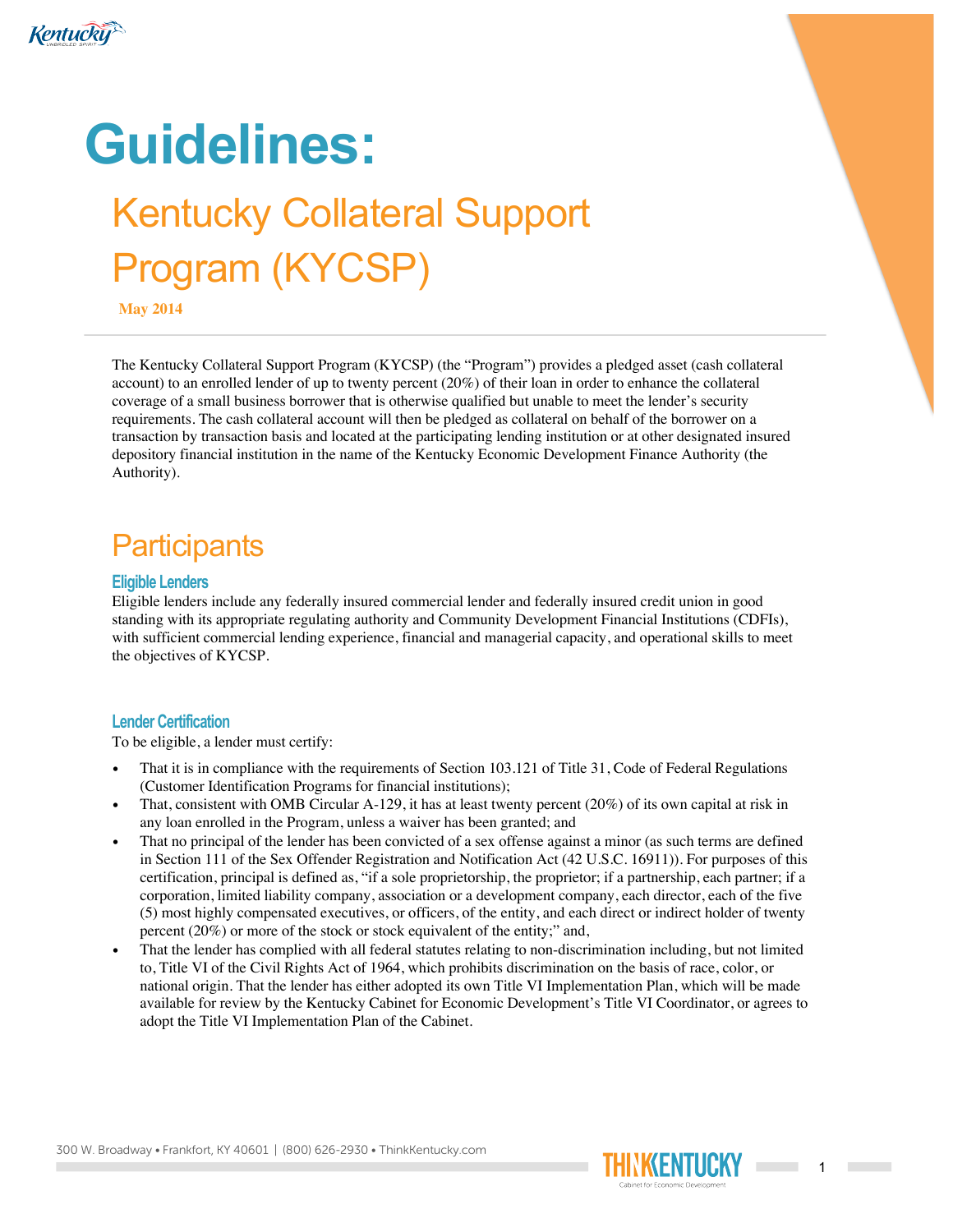

### **Borrowers**

#### **Eligible Borrowers**

Eligible borrowers include corporations, partnerships, joint ventures, sole proprietorships, state-designated charitable, religious, and other nonprofits, government-owned corporations, consumer and marketing cooperatives, and faith-based organizations, provided the loan is for a Business Purpose as defined below. An eligible borrower, including its affiliates and subsidiaries, must have five hundred (500) or fewer employees at the time the loan is enrolled in KYCSP. Eligible borrowers must use the funds in this program for investments in Kentucky.

#### **Ineligible Borrowers**

Borrowers may not be:

- Executive officers, directors, or principal shareholders of the financial institution enrolling the loan; a member of the immediate family of an executive officer, director, or principal shareholder of the financial institution enrolling the loan; or a related interest of such an executive officer, director, principal shareholder, or member of the immediate family. (For the purpose of these borrower restrictions, the terms executive officer, director, principal shareholder, immediate family, and related interest refer to the same relationship to a financial institution lender as the relationship described in Part 215 of Title 12 of the Code of Federal Regulations, or any successor to such part.);
- A business engaged in speculative activities that develops profits from fluctuations in price rather than through normal course of trade, such as wildcatting for oil or dealing in commodities futures, unless those activities are incidental to the regular activities of the business and part of a legitimate risk management strategy to guard against price fluctuations related to the regular activities of the business;
- A business that earns more than half of its annual net revenue from lending activities, unless the business is a non-bank or non-bank holding company or Community Development Financial Institution;
- A business engaged in pyramid sales, where a participant's primary incentive is based on the sales made by an ever-increasing number of participants;
- A business engaged in activities that are prohibited by federal law or applicable law in the jurisdiction where the business is located or conducted. (Included in these activities are the production, servicing, or distribution of otherwise legal products that are to be used in connection with an illegal activity, such as selling drug paraphernalia or operating a motel that knowingly permits illegal prostitution); or
- A business engaged in legal or illegal gambling enterprises. Provided however, a business that is an outlet for State lottery activities may be eligible if it earns less than thirty-three percent (33%) of its annual net revenue from State lottery sales.
- A non-profit business unless the business has a sustainable financial operation.

#### **Borrower Certification**

To be eligible, a borrower must certify that no principal of the borrowing entity has been convicted of a sex offense against a minor (as such terms are defined in Section 111 of the Sex Offender Registration and Notification Act (42 U.S.C. 16911)). For purposes of this certification, principal is defined as, "if a sole proprietorship, the proprietor; if a partnership, each managing partner and each partner who holds twenty percent (20%) or more ownership interest in the partnership; if a corporation, limited liability company, association or a development company, each director, each of the five most highly compensated executives, or officers, of the entity, and each direct or indirect holder of twenty percent (20%) or more of the ownership stock or stock equivalent of the entity.

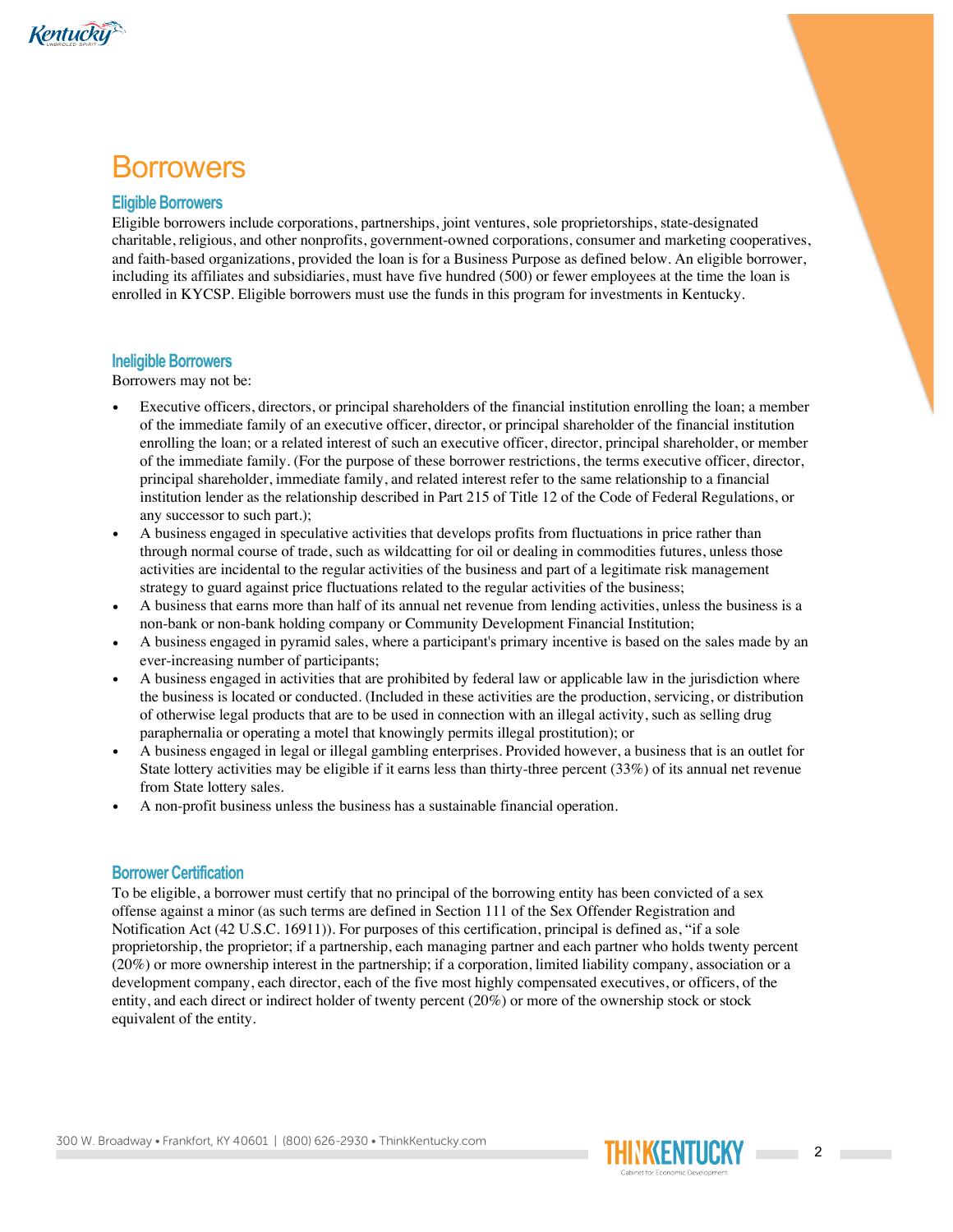

# Program Requirements

#### **Eligible Business Purposes**

The loan proceeds must be used for a business purpose, including, but not limited to start-up costs, working capital, business asset acquisitions and expansions, franchise financing, equipment loans, inventory financing, commercial real estate acquisitions, and construction. Passive real-estate projects are eligible under certain conditions, however, speculative investment projects or lobbying activities are not eligible. KYCSP cannot be used in conjunction with any federal loan programs specifically prohibited by Treasury guidelines.

#### **Ineligible Business Purposes**

The loan proceeds cannot be used: to repay delinquent federal or state income taxes unless the borrower has a payment plan in place with the relevant taxing authority; to repay taxes held in trust or escrow (e.g. payroll or sales taxes); to reimburse funds owed to any owner, including any equity injection or injection of capital for the business's continuance; or, to purchase any portion of the ownership interest of any owner of the business.

Additional ineligible purposes include: acquiring or holding passive investments such as commercial real estate; pyramid schemes; speculative activities; illegal products or activities; legal products used for illegal purposes; the purchase of securities; legal or illegal gambling, except as provided above; or evangelizing, proselytizing, or lobbying.

#### **Eligible Loan Amount**

For the KYCSP Program, the maximum aggregate outstanding loan amount(s) that may be enrolled for any single borrower or any common enterprise in which the borrower has an ownership interest is \$20,000,000. Any commitment of lending support assistance for any one borrower in an amount over \$250,000 will require approval from the Authority on a loan by loan basis at a duly constituted meeting of its Board.

The State's maximum participation cannot exceed twenty percent (20%) of the total loan amount. The entire proceeds of the credit facility must be used for projects within the Commonwealth of Kentucky.

#### **Security**

Personal guarantees or other security acceptable to the Cabinet are required from any individual holding a twenty percent (20%) or more ownership interest of the borrower. The security is normally secondary to the collateral for the project at the time of closing.

#### **Eligible Loan Term**

Although the lender may have a longer maturity term and amortization period, the maximum period a regular loan is covered under the program is ten (10) years from the date of the loan, and the maximum period a line of credit is covered is seven (7) years from the time of loan. Lenders may extend lines of credit under the Program as long as the maximum term of the lines enrolled under the Program does not exceed seven (7) years, and the lines of credit are subject to annual credit review and renewal process.

Lenders may extend lines of credit under the Program so long as the maximum amount of the line is enrolled under the Program.

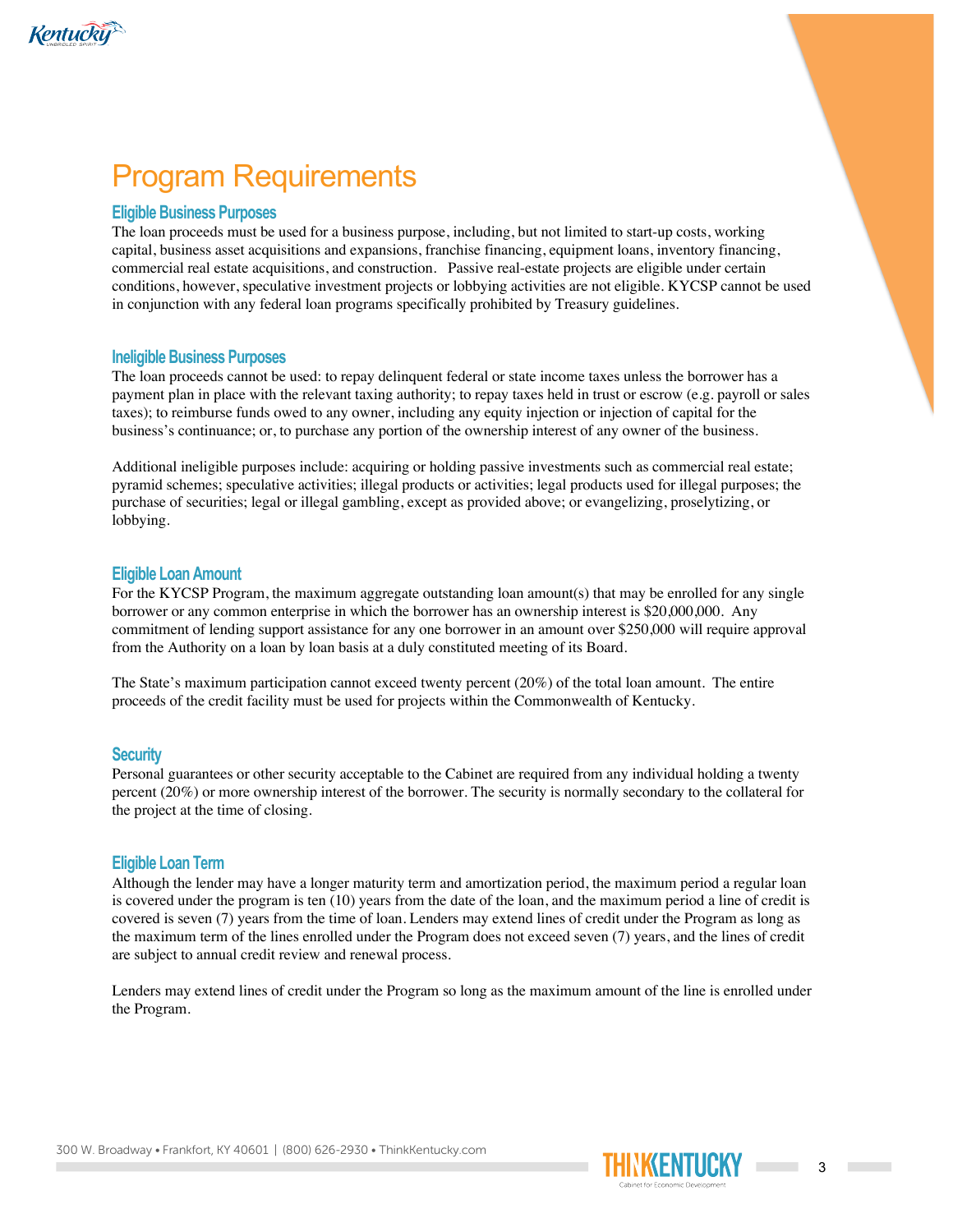

#### **Loan Refinances**

Loans with the same lender or its affiliate may be refinanced and enrolled in the Program in accordance with Treasury Guidelines. When additional principal is added to an existing loan, the additional principal amount, and only that amount, may be eligible for KYCSP. Also, a loan refinanced from a different lender may be enrolled in the program in accordance with Treasury Guidelines.

#### **Lines of Credit Balances**

For the purposes of the KYCSP Program, fluctuations in the outstanding balance of a line of credit, without increasing the covered amount under the Program, will not be deemed to be a refinancing of the loan.

#### **Termination as an Enrolled Loan**

If the outstanding balance of a loan, which is not a line of credit, is reduced to zero (0), that loan will no longer be considered a KYCSP loan. If a loan that is a line of credit has an outstanding balance of zero (0) for twelve (12) consecutive months, it will no longer be considered a KYCSP loan, unless, before the expiration of the twelve (12) month period, the lender has reaffirmed in writing to the borrower that the line of credit will remain open, and the borrower has acknowledged that reaffirmation in writing to the lender and the Authority.

## Cash Collateral Account

#### **Payments and Transfers to Cash Collateral Account**

The lender shall set the amount of the cash deposit to be paid into the cash collateral account by the Authority, up to twenty percent (20%) of the original principal amount of the loan. The lender's potential risk of loss not covered by KYCSP funds will be a minimum of twenty percent (20%) of the loan.

#### **Ownership, Control and Investments of Cash Collateral Account**

All funds transferred to a cash collateral account will be the property of, and solely controlled by, the Authority. Interest or income earned on the funds will be credited to the account. The Authority is authorized to withdraw at any time from a cash collateral account all interest or income that has been credited to the account. Interest or income withdrawals may be used for any purpose in connection with the Program. The cash collateral account will be reduced proportionately with the principal reduction of the loan, on an annual basis or sooner if the loan is paid off.

#### **Claims by Lender against Cash Collateral Account**

After a lender charges off all or part of an enrolled loan and after making other efforts to collect upon the enrolled loan, including but not limited to seeking judgment and levying against collateral, the lender may file a claim with the Authority by submitting a completed claim form bearing the signature of an authorized officer of the lender. The lender's claim may include the amount of the enrolled principal left unpaid by lender's collection efforts plus up to ninety (90) days of accrued interest, and fifty percent (50%) of the reasonable, documented out-of-pocket expenses incurred by the lender, but not paid by the borrower, in pursuing collection efforts, including the preservation of collateral. The lender will determine when and how much to charge off on a KYCSP Loan in a manner consistent with its usual and customary method for making such determinations on business loans that are not enrolled in the program.

#### **Disbursement of Cash Collateral Account**

Upon receipt and acceptance by the Authority of a claim filed by the lender, the Authority will promptly pay the claim as submitted solely from funds in the cash collateral account for that particular loan. Provided, however, that the Authority may reject a claim if the terms of the KYCSP agreement have been violated.

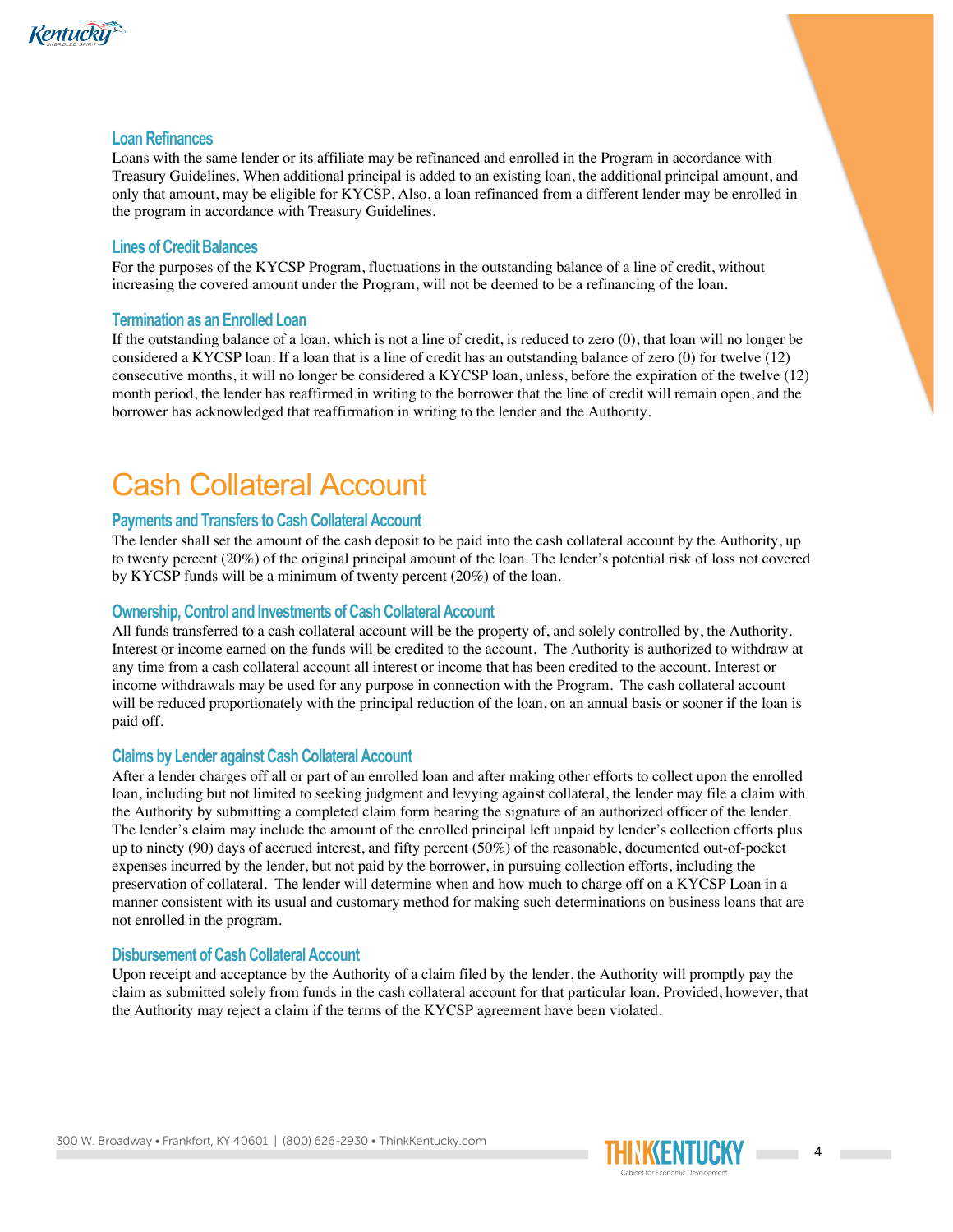

#### **Collection Rights and Recovery by Lender Subsequent to Claim**

If after payment of a claim by the Authority, the lender recovers from a borrower any amount for which payment of the claim was made, the lender shall promptly pay to the Authority the amount recovered, less its reasonable, documented out-of-pocket expenses. The lender shall retain documentation in its files of those expenses. The lender will only be required to pay to the Authority amounts in excess of the amount needed to fully cover the lender's loss on a KYCSP loan.

#### **Excess Cash Collateral Account**

If a KYCSP loan that is a line of credit remains unfunded or not fully funded for twelve (12) months, the Authority may withdraw a portion or all funds from the cash collateral account. The cash collateral account shall not cover more than twenty percent (20%) of the outstanding balance on the line of credit.

#### **Maintenance of the Cash Collateral Account**

For efficiency and administrative convenience, each cash collateral account for participating lenders will be established in the name of the Authority and maintained at that lender or at another designated insured depository financial institution. If the cash collateral accounts for each lender exceed the federally insured amount, lenders will provide pledged assets sufficient for compliance with state law regarding state deposits over the FDIC insured amount.

The cash collateral accounts are to be interest bearing, and participating lenders may not charge the Authority for any fees related to KYCSP transactions or for the maintenance of a cash collateral account.

### Reporting Requirements

#### **Lender Reports**

The Authority is required to submit an annual report to Treasury on loans enrolled in the program at the end of each calendar year. Therefore, the Authority may request additional information on enrolled loans.

#### **Cash Collateral Account Statement**

The lender is to submit to the Authority a monthly account statement which reflects all activity for the period under the cash collateral account within ten (10) days of the previous calendar month's end.

### Termination From KYCSP

#### **By the Authority**

The Authority may, in its sole discretion, terminate its obligation to enroll loans under the Program. The termination shall be applicable on the effective date specified in the notice of termination, except that the termination shall not apply to any loan which is made on or before the date on which the notice of termination is received by the lender. However, if the Authority is terminating the enrollment of loans not merely for a specific lender but instead is terminating the Program for all participating lenders, the Authority shall provide notice of at least ninety (90) days to every lender in the Program. Any terminations under this section shall be prospective only and shall not apply to any loans previously enrolled under the Program. Provided, however, that if a KYCSP loan is refinanced with the same lender on or after the termination date, the amount covered under the Program shall not be increased beyond the covered amount as previously enrolled. After a termination notice, if the balance of a cash collateral account is reduced to zero (0), the KYCSP loan agreement with the lender shall automatically terminate.

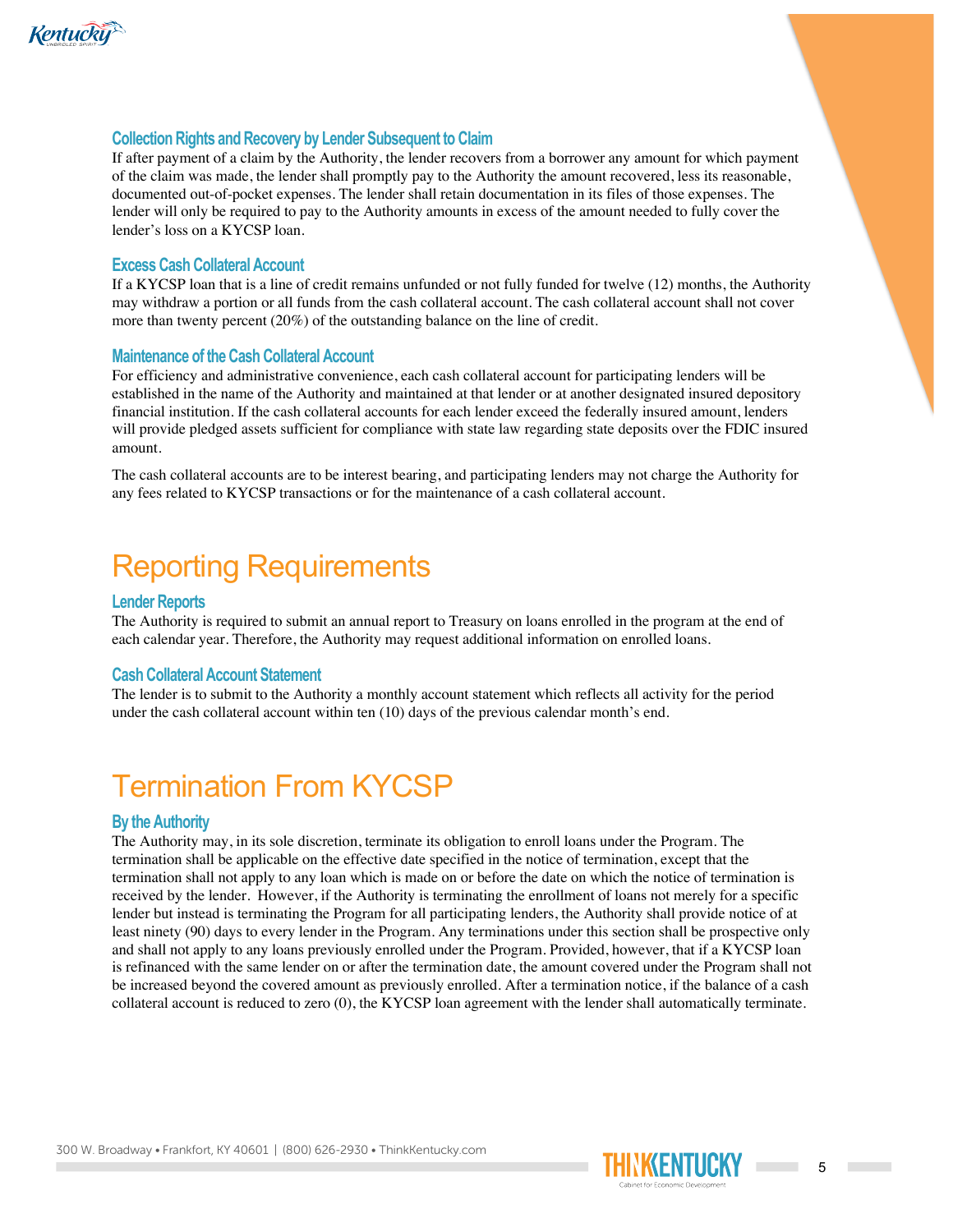

#### **By the Lender**

If a participating lender discontinues using the Program and no additional loans are being made under KYCSP, the Authority will make withdrawals against each cash collateral account proportionately to the outstanding balance of the loan until each loan has been repaid. At that time, all remaining funds in the account will be withdrawn by the Authority.

# Closing Fee

The Lender shall pay the Authority a closing fee equal to one percent  $(1\%)$  of the initial deposit into the cash collateral account for a loan with a term of less than three (3) years; two percent (2%) for a loan with a term of three (3) years or greater but less than five (5) years; and three percent (3%) for a loan with a term of five (5) years or greater. However, the maximum closing fee is \$50,000. The closing fee shall be paid to the Authority at closing. If the loan is a line of credit, the closing fee will be based upon the maximum amount of collateral support to be made available for the line of credit.

The lender may be reimbursed for the closing fee by the borrower.

# Title VI

The Authority operates its programs and services without regard to race, color or national origin and in compliance with Title VI of the Civil Rights Act of 1964.

### Application Process

Prior to enrolling any loans in the KYCSP Program, the participating lender must:

- Determine that the lender, based on its risk profile, is appropriate for the program.
- Submit the KYCSP application and required documentation.

For each loan in the KYCSP Program, the participating lender shall:

- Approve the loan. Establish the collateral support amount to be deposited in the cash collateral account. The Authority does not participate in the lender's loan approval decision. All lending decisions are left to the lender and should be based upon their underwriting and loan policy guidelines.
- Review the borrower certification and other relevant documents with the borrower.
- Submit the loan for review and approval by Authority staff. Provide a disclosure statement from both the lender and the borrower.
- For loans in which the state's participation will exceed \$250,000, submit its application to the Authority's Board for review and approval.
- Enter into a KYCSP cash collateral deposit agreement (includes lender's assurances and borrower's assurances) with the Authority.
- Close the loan and obtain the borrower's signature and other required information on the KYCSP cash collateral deposit agreement and borrower's assurances.
- Pay closing fee.